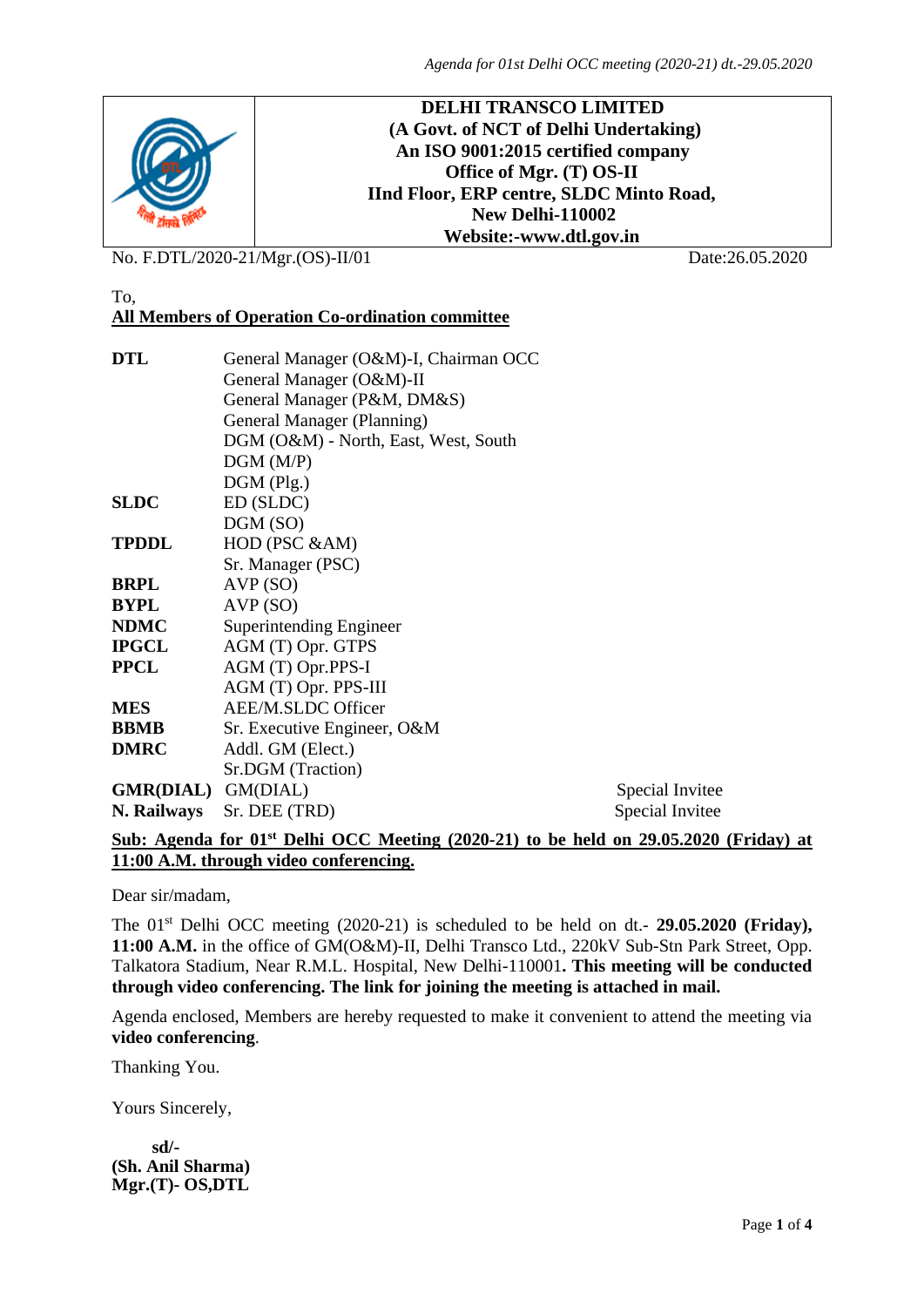### **DELHI TRANSCO LIMITED**

(Regd. Office: Shakti Sadan, Kotla Road, New Delhi-110002)

### **AGENDA FOR DELHI OCC MEETING NO. 01/2020-21**

| <b>Date</b>  | $\ddot{\cdot}$ | 29.05.2020                                    |
|--------------|----------------|-----------------------------------------------|
| <b>Time</b>  | $\ddot{\cdot}$ | 11:00 AM                                      |
| <b>Venue</b> | $\ddot{\cdot}$ | Via Video conferencing                        |
|              |                | In O/o-GM(O&M)-II, Delhi Transco Ltd.,        |
|              |                | 220 kV Sub-Stn Park Street,                   |
|              |                | Opp. Talkatora Stadium, Near R.M.L. Hospital, |
|              |                | New Delhi-110001                              |

# **1. Confirmation of minutes of 11th Delhi OCC meeting (2019-20) held on dated 20.02.2020.**

The  $11<sup>th</sup>$  Delhi OCC meeting (2019-20) was held on 20.02.2020 in accordance with the agenda circulated vide letter dt: 18.02.2020. Minutes of the aforesaid OCC meeting were issued on 04.03.2020 and the same was also uploaded on DTL website.

# **2. DTL AGENDA:**

# **2.1 Proposed planned shutdowns of O&M, DTL for the month of June-2020.**

DTL O&M deptt. has proposed the planned shutdowns for the month of June-2020.

#### **(OCC may deliberate)**

# **3. BYPL AGENDA:**

# **3.1. BYPL requesting to increase the tap positions of all PTR's at 220kV Level**

As the load is now increasing day by day and voltage level is getting low, BYPL suggest to please increase the tap position of all the transformer's at 220KV substations

#### **(OCC may deliberate)**

# **3.2 Energization of 220KV Preet Vihar Circuits of BYPL.**

Kindly charge the all 33KV circuits coming from 220KV Preet Vihar to BYPL Substations because at some substations alternate supply is only 220KV Preet Vihar and substation is running on single source e.g. 33KV Preet Vihar Grid.

# **(OCC may deliberate)**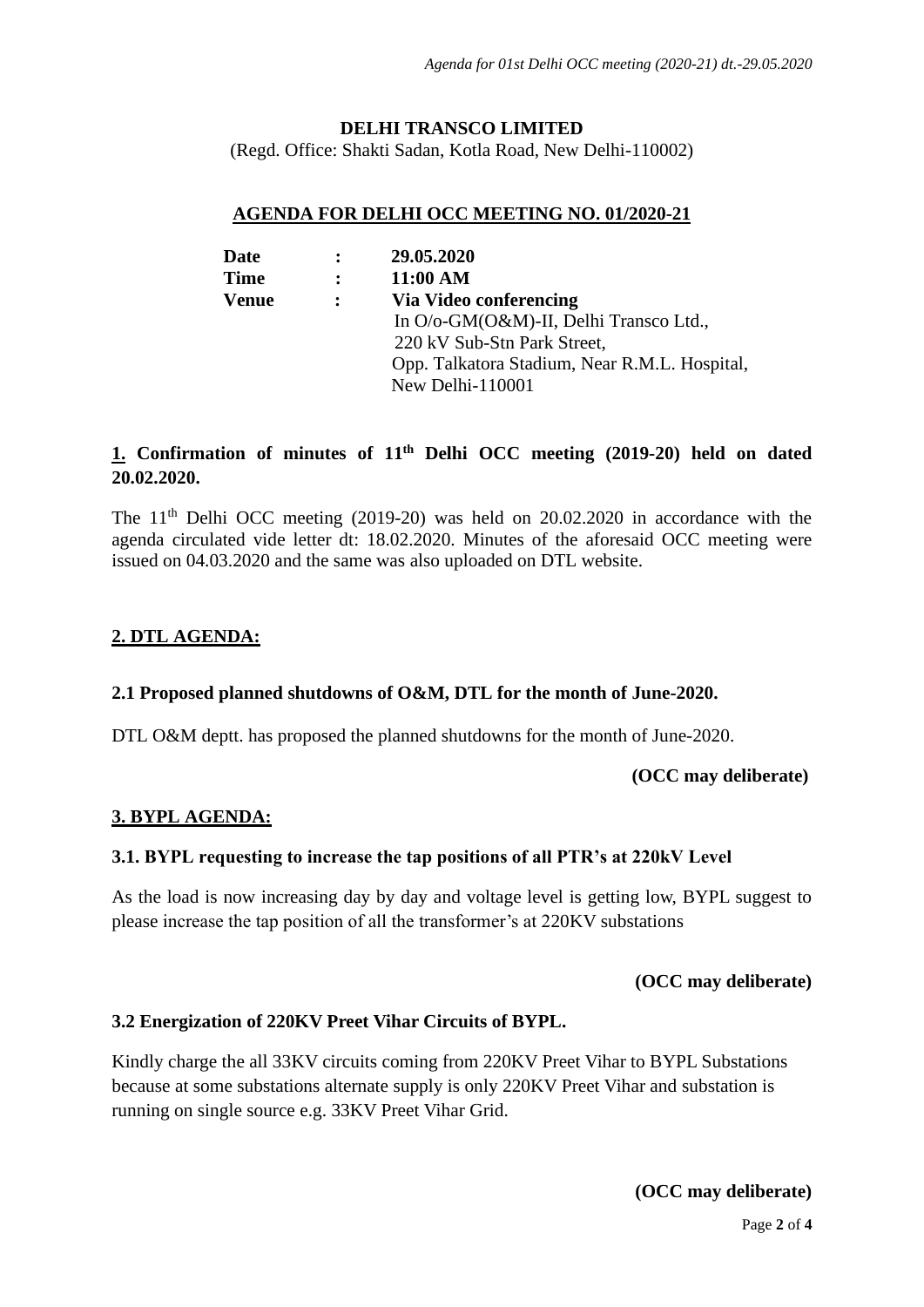# **4. TPDDL AGENDA:**

#### **4.1. Meeting with SLDC**

As mentioned at clause 4.2 of minutes of Delhi OCC meeting held on 28.08.2019, SLDC is to call monthly meeting under chairmanship of DGM (SO) with all DISCOMs to resolve system operation and energy account related issues. However, to unknown reasons, such meetings have not been held. OCC is requested to intervene in the matter and advise concerned officials to hold such meetings, regularly.

#### **(OCC may deliberate)**

### **4.2 Issues in VHF communication between Tata Power-DDL and SLDC Control Room**

Since last few months, we have been struggling to establish effective communication with SLDC control room over VHF. Continuous rigorous efforts, including hardware replacement, have been made at our end for resolving the same. In furtherance, we had also sent our representative to visit SLDC control room to diagnose the root-cause of the issue. During the visit, it transpired and agreed upon by SLDC representative, Sh. ShardaRautare that the problem lies with the VHF receiver installed at SLDC end. DTL is, therefore, once again requested to arrange said rectification carried out at the earliest possible as owing to this a critical communication link between Tata Power-DDL and SLDC control room is out of service. Multiple correspondences have also been made in past in this regard.

### **(OCC may deliberate)**

### **4.3 Installation of "LoRa (Long Range) Modems" on DTL Main Energy Meters**

Presently, daily energy consumption details are being provided manually by DTL grid staff. This includes capturing meter reading of each and every exchange point and then manually feeding it into a web portal developed by Tata Power-DDL. Since the data is quite critical and significant in nature, manual interventions should be bring down to least possible level. In this spirit, DTL is requested to allow Tata Power-DDL to install "LoRa (Long Range) Modems" on DTL Main Energy Meters to fully automate the entire process and make it free from any manual intervention.

#### **(OCC may deliberate)**

# **5. Long/Recent Outage/Breakdown of Elements in Delhi power system.**

Members may update the latest status of following Long/Recent Outage/Breakdowns of elements in Delhi Power system as under:

| S.N | <b>Element's Name</b>                            | Discom/<br><b>DTL</b> | Date and<br><b>Time</b><br>outage | of Status of outage as on 26.05.2020                                                                                                                                                                       |
|-----|--------------------------------------------------|-----------------------|-----------------------------------|------------------------------------------------------------------------------------------------------------------------------------------------------------------------------------------------------------|
|     | 66kV PARK STREET - RIDGE<br><b>VALLEY CKT.-I</b> | <b>BRPL</b>           | 01.06.2019                        | 'Y' PH. CABLE FAULTY. BRPL informed<br>that this cable is outlived and contains<br>multiple faults in this cable. OCC advised<br>BRPL to expedite to revive this faulty feeder.<br><b>BRPL</b> may update. |